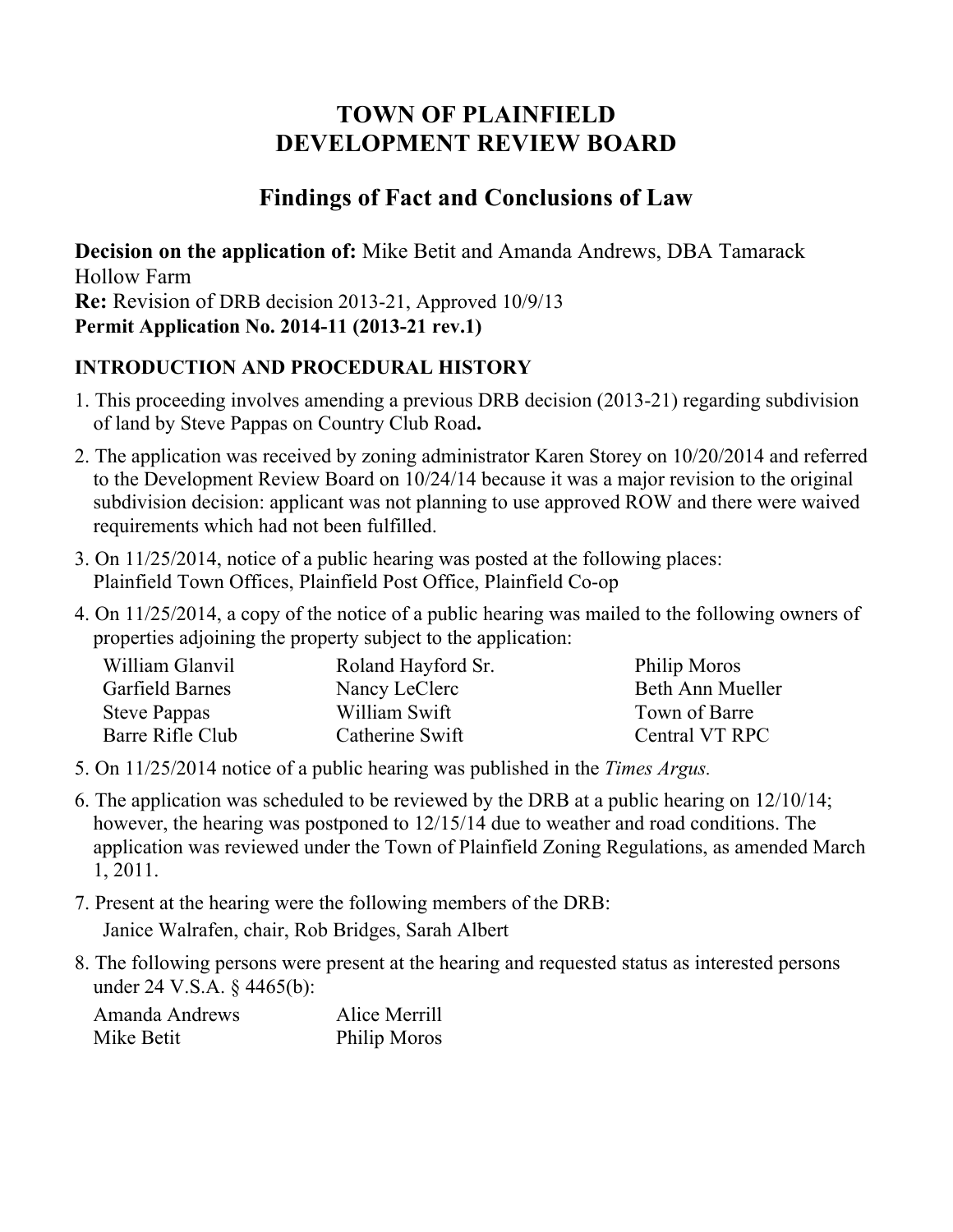### **FINDINGS**

Based on the application, testimony, exhibits, and a site visit by DRB members on 12/7/14, the development review board makes the following findings:

- 1. The subject property is a 20.3 acre parcel located at 3280 Country Club Rd., tax map parcel no. 04-016, owned by the applicants, Mike Betit and Amanda Andrews.
- 2. The property is located in the **Forest & Agriculture** District as described on the Town of Plainfield Zoning Map on record at the town office and section **4.4** of the Zoning Regulations. The Town of Plainfield owns the property.
- 3. The parcel is Lot 2 in a subdivision granted on 10/9/13 (DRB 2013-21). Finding #5 in that decision states:

The applicants have applied for and received an access permit for the  $\pm 500$  ft. long, 50 ft. wide R.O.W. through lot 3 to access lot 2. This R.O.W. originates near the boundary line between lots 1 & 3 and runs along the boundary (and tree) line to the boundary between lots 2 and 3. Although lot 2 has frontage on the town highway, it cannot be used for access due to wet soils. During that same review, the applicants requested waivers from a number of subdivision requirements (see DRB 2013-21, Findings #8), including erosion control design, stormwater management and culvert design, driveway design and wastewater permit. The subdivision decision states that "For each lot of the subdivision, all permits or processes for which waivers were granted must be completed and submitted to the Zoning Administrator before any development, including R.O.W. improvement, can occur on that lot, as outlined above in  $9-13$ ."

- 4. The applicants have not developed the R.O.W. designated in the subdivision approval; however they will retain the legal R.O.W. so that if the property is sold the new owner will be able to develop it once the waived driveway design is submitted.
- 5. The applicants obtained an opinion from the VT Agency of Agriculture, Food & Markets that their proposed use of the property would qualify as farming and accepted agricultural practices. Andrews attests that the Agency stated that farming operations are exempt from the waived requirements, including stormwater plans and driveway design. The Agency further stated that a new farm road (not on subdivision plan) accessing the farm structures does not need to comply with the requirements listed above and can be used to access the dwelling on the lot as long as the occupants maintain the proposed farming practice.
- 6. Applicant has complied with the waived requirements for showing locations of utilities and planned improvements (see 7b below) and submitting a water supply & wastewater permit (7c).
- 7. The following exhibits were submitted and are incorporated into the findings of the decision:
	- a) Letter from Stephanie Smith, VT Agency of Agriculture, Food & Markets, along with email clarification regarding proposed farm road, both dated 2/20/14.
	- b) Map submitted to VT Agency of Agriculture, Food & Markets by applicant on 2/18/14.
	- c) Wastewater system and potable water supply permit WW-5-6485-1, dated 9/5/14.
- 8. Based on the site visit, there were questions from the DRB regarding the drainage ditch that runs alongside and underneath the farm road. Mike Betit stated that Bruce Hewitt of the Natural Resources Conservation Service (U. S. Department of Agriculture) in Berlin has visited the property and advised them on drainage and swales to handle water runoff. The current ditch will be filled with drainage tile and covered with soil.